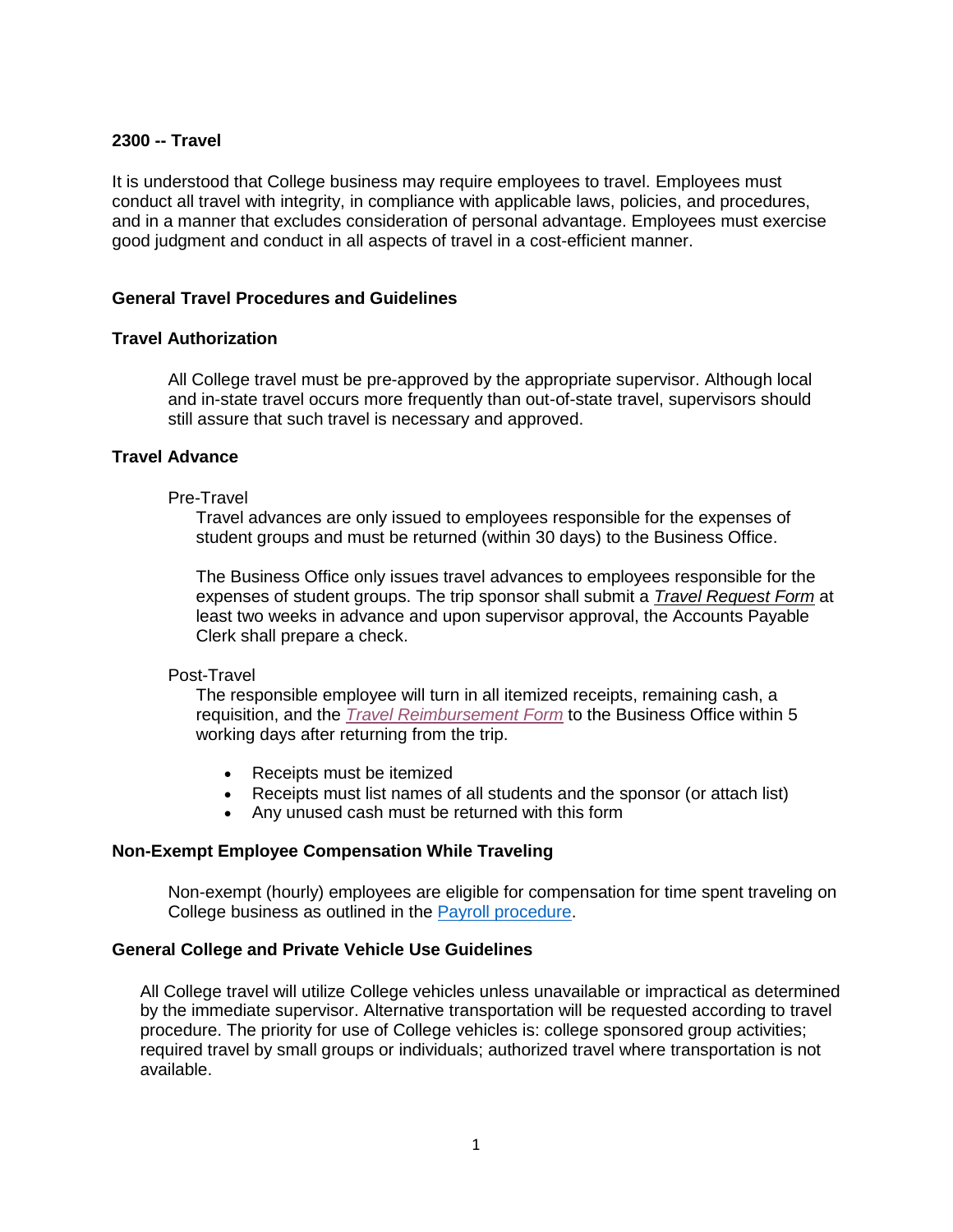# **Authorization to Drive Vehicles on College Business**

All individuals that wish to drive a College vehicle or their own vehicle on College business must submit a *[Background Authorization Form](http://docs.bartonccc.edu/humres/HRForms%20Center/Background%20Authorization%20Form%2001-13.pdf)* to Human Resources for a Motor Vehicle Record (MVR) review. The MVR and insurance review may disqualify the person from operating a vehicle for College business, and if an employee, may jeopardize the employee's employment if it is dependent on vehicle operation. The authorization can take between three to seven business days or more depending upon several factors. New drivers should plan accordingly.

MVR reports will be run according to the following schedule:

- Initial pre-employment MVR
- Upon request of a supervisor for individuals that request authorization
- If the MVR indicates that the individual has excessive violations, and the decision has been made to hire the individual, the individual will be restricted from driving for college business until the number/type of violations have cleared.
- Violations of the law may result in cancelation of driving authorization as determined by the Vice President of Administration or the Vice President of Administration's designee.

# **Commercial Driver License**

A commercial driver license (CDL) with passenger and air brake endorsements is necessary when operating a commercial motor vehicle that meets the following requirements.

- A GVWR of 26,001 pounds or more.
	- A gross combination weight rating of 26,001 or more pounds, if the trailer(s) has a GVWR of 10,001 or more pounds.
	- Designed to transport 16 or more passengers, including the driver.

If an employee will operate any vehicles meeting these criteria as part of their employment, they must contact the Coordinator of Facility Management to coordinate the appropriate training, physical exam, obtain proper licensing and schedule drug and alcohol testing (for CDL operators only). The Facility Management Office maintains the list of CDL drivers and medical requirements for the College.

### **Student Drivers**

Barton students must be 18 years of age or older to drive a College vehicle, may only drive when traveling with an approved college employee (in the same vehicle as the College employee or in another vehicle but travelling to the same location as the College employee and within their supervision), and may not drive distances in excess of 300 miles one way. Student employees may drive a college vehicle independently, subject to procedures incorporated in the job description. Student drivers must receive prior authorization to drive a vehicle on College business. See Authorization to Drive Vehicles on College Business.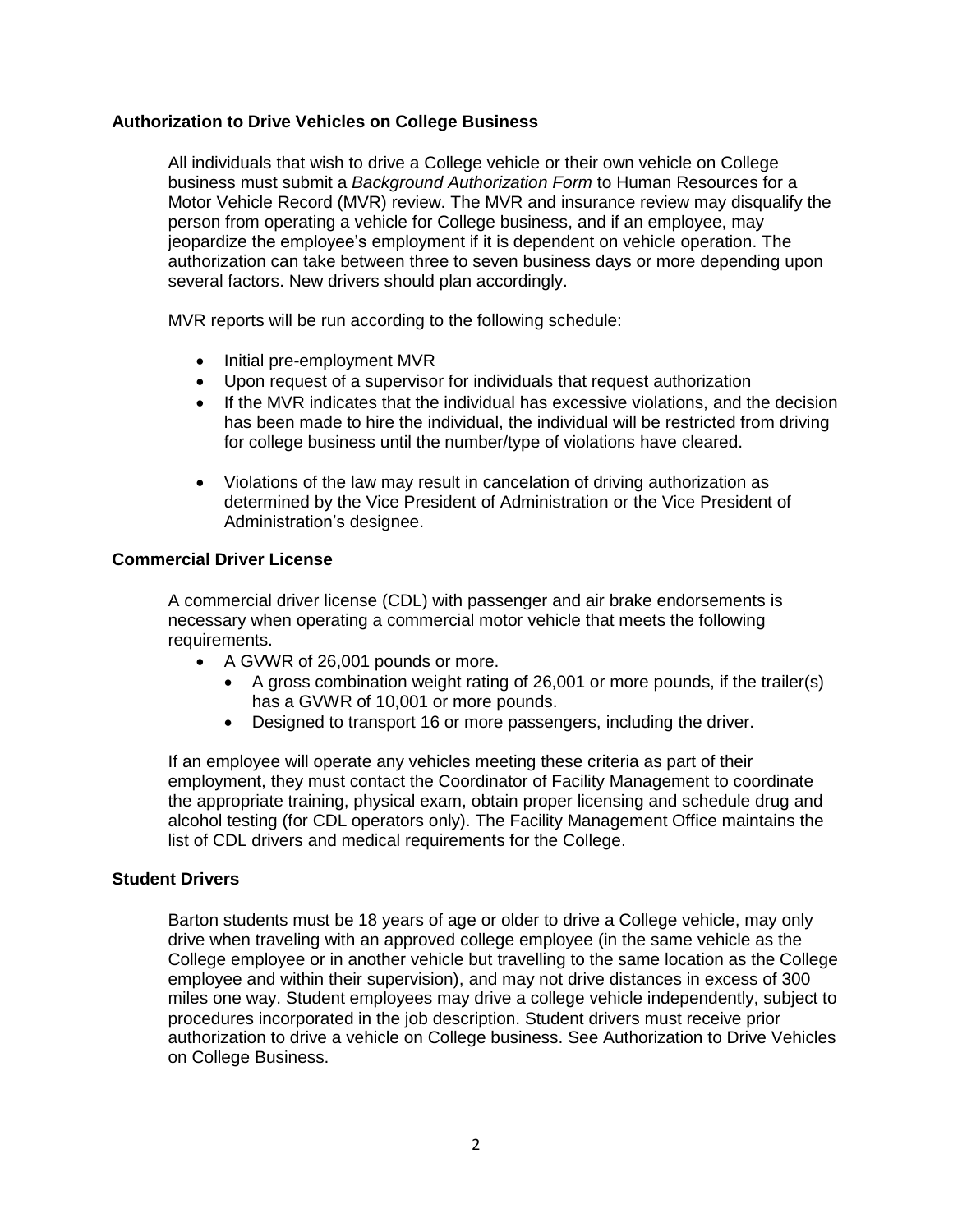# **College or Personal Vehicle**

As a general rule, travelers are encouraged to use available College vehicles when traveling locally and in-state.

### **College Vehicles**

College vehicles may be used for the purpose stated on the travel request and may not be used for personal business.

#### Authorization

A *Travel [Request Form](https://exsforms3.bartonccc.edu/employee/travel.htm)* must be approved in advance for each trip or related series of trips. College travel that is a normal part of the assignment and that can be identified in advance may be approved at least annually on one vehicle request. Vehicle requests will be made at least twenty-four (24) hours in advance, except in emergency situations. Once approved and scheduled, College vehicles may be picked up at the scheduled departure time.

#### College Vehicle Guidelines

- 1. Accidents or Vehicle Problems: Individuals using College vehicles are responsible for proper maintenance. In case of an accident or vehicle problems, follow the checklist provided in the vehicle glove compartment or the key packet.
- 2. Animals: An animal may not ride in College vehicles, except for a service animal supporting an individual with a disability. See also [Procedure](http://docs.bartonccc.edu/procedures/2220-animalsinfacilities.pdf) 2220 - [Animals in College Facilities and in College Vehicles.](http://docs.bartonccc.edu/procedures/2220-animalsinfacilities.pdf)
- 3. Cancelations: Travelers are responsible for notifying Facility Management or Ft. Riley/Ft. Leavenworth administrator of any cancelation.
- 4. Cell phones: Use of cell phones or texting while driving is not allowed. Drivers should pull over to a safe location to retrieve messages and return calls.
- 5. Driver Requirements: Individuals who drive a vehicle on College business must be at least 18 years of age. They must possess a valid driver's license with the appropriate classification, and complete the MVR review process.
- 6. Driver Impairment: No individual is permitted to operate a College vehicle (or personal vehicle for College business) when any physical or mental impairment causes the individual to be unable to operate a vehicle safely or legally.
- 7. Seatbelts: The use of seatbelts is required.
- 8. Tobacco Products: Smoking and the use of other tobacco products is prohibited.

See also Policy 1210 – [Tobacco Use.](https://docs.bartonccc.edu/policies/1210-tobaccouse.pdf)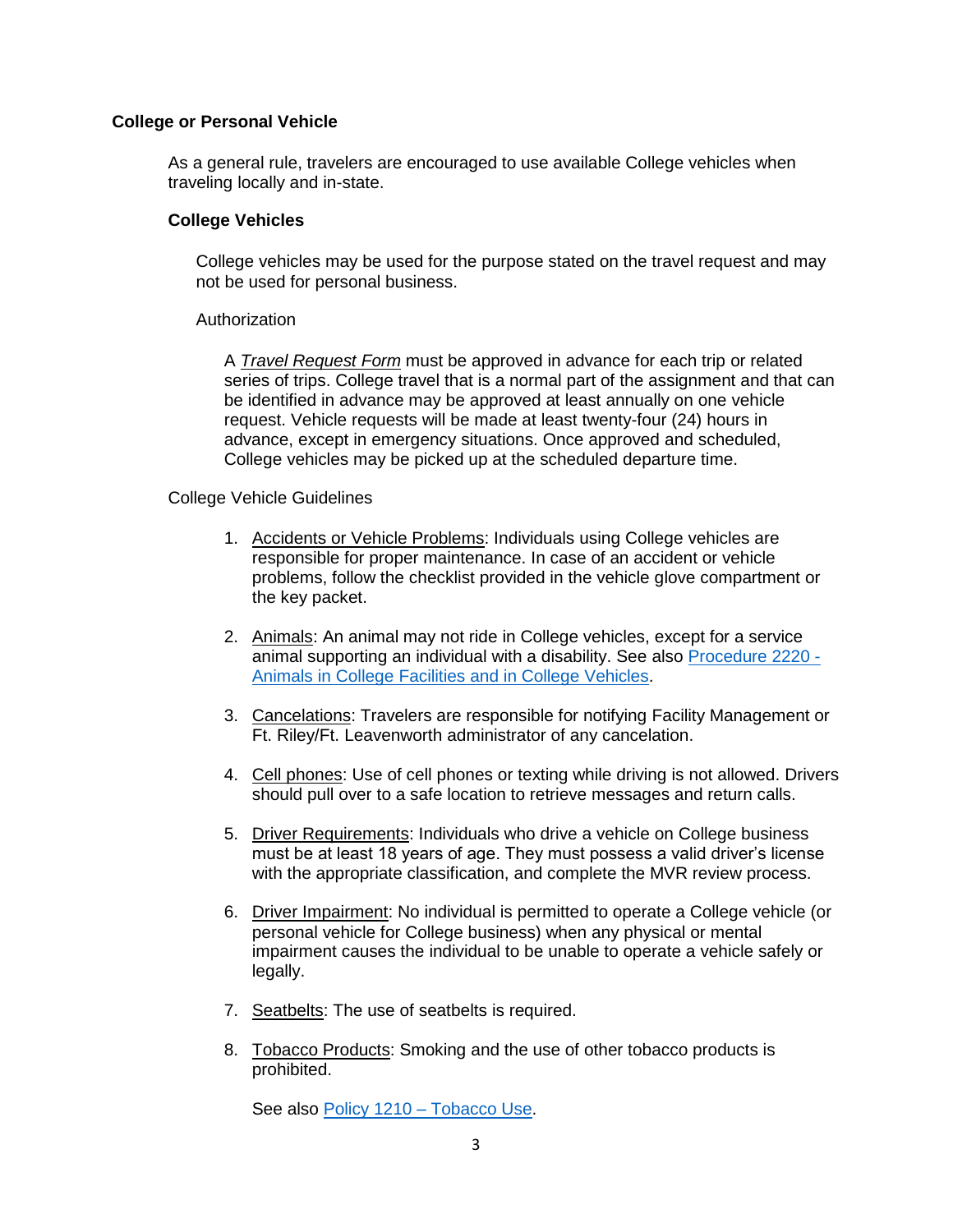- 9. Unavoidable Delays: Should unavoidable delays be encountered during a trip that prohibits returning the vehicle on time, contact Campus Safety at 620- 792-9217 or Fort Riley/Leavenworth Administration as applicable.
- 10. Vehicle Pick Up: Assigned vehicles will be picked up at the designated time at the fleet parking lot, behind the Technical Building or Ft. Riley/Ft. Leavenworth location. Retrieve vehicle keys and credit cards from Facility Management or Ft. Riley/Ft. Leavenworth administrator.
- 11. Vehicle Return: Users will remove trash before returning the vehicle, lock it, and turn in the keys, fuel receipts, and credit cards to Facility Management or Ft. Riley/Ft. Leavenworth administrator.

Assigned vehicles will be picked up and returned by the designated time to the fleet parking lot, behind the Technical Building or Ft. Riley/Ft. Leavenworth location, with at least ¼ tank of fuel.

Failure to return the College vehicle at the designated time may result in charges to the driver's program or department for costs incurred by the next scheduled user, e.g., mileage, car rental.

#### **Use of Personal Vehicles**

The immediate supervisor shall determine when travel by personal vehicle is in the best interests of the College. Drivers must receive prior authorization to drive their personal vehicle on College business. See Item II.A. Authorization to Drive Vehicles on College Business.

When driving a personal vehicle on College business, automobile insurance and a valid driver's license are the responsibility of the employee or owner. Approved individuals using personal vehicles for College business will utilize their personal insurance as primary coverage. The College does not carry insurance to protect individuals from liability or claims arising from the use of a personal vehicle for College business. The College also does not carry insurance to cover theft of or physical damage to a personal vehicle used on College business.

## **Cost Reimbursement**

Travel costs are the expenses for transportation, lodging, meals, and related items incurred by individuals who are in travel status on official business of the institution.

These procedures are intended as a guide to reimburse individuals for College related travel expenses. The responsibility to observe the guidelines rests both with the traveler and the supervisor who certifies conformance to these guidelines by approving the expenditure(s). Reimbursement should be authorized only for expenses that conform to College policy and are allowable, reasonable, and allocable.

Individuals requesting travel-related reimbursement shall complete the *[Travel](https://docs.bartonccc.edu/procedures/forms/TRAVEL_REIMBURSEMENT_FORM.xlsx) [Reimbursement](https://docs.bartonccc.edu/procedures/forms/TRAVEL_REIMBURSEMENT_FORM.xlsx) Form* and submit the form, receipts, and requisition to the Business Office.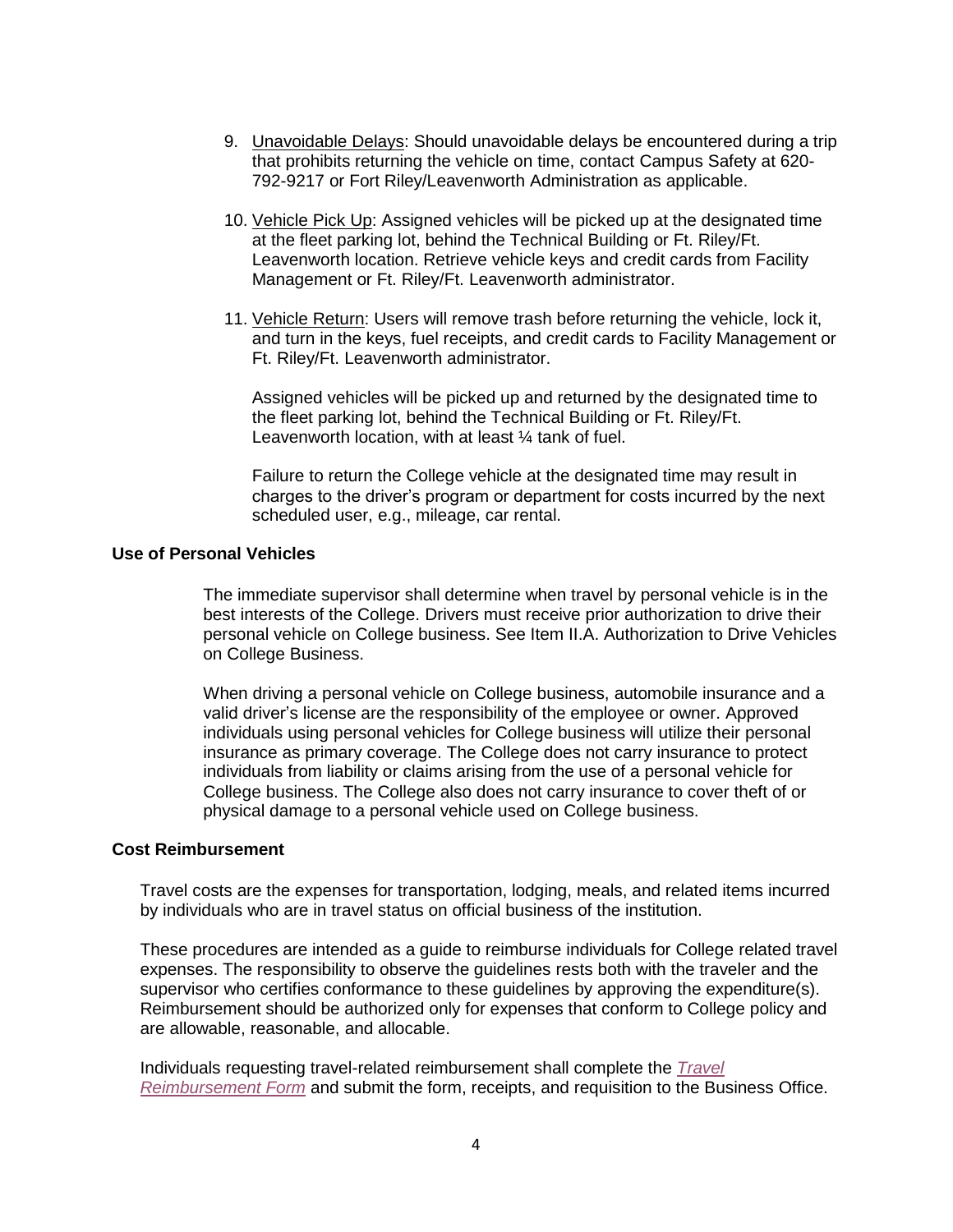# **Allowable Travel Cost Reimbursement**

The College provides equitable reimbursement of reasonable and necessary expenses incurred while on official Barton County Community College business in accordance with this procedure.

## **Maximum allowable M&IE (meals and incidental expenses)**

The maximum reimbursement for M&IE are outlined according to the Federal published rates. The college does not provide a per diem, but will reimburse employees up to a maximum amount based on:

# [CONUS Contiguous U.S](https://www.gsa.gov/portal/content/104877)

Meals and Incidental Expenses (M&IE) Breakdown:

The separate amounts for breakfast, lunch, and dinner listed in the chart provide an outline of the maximum amounts allowed for M&IE. Reimbursements will be actual per meal expenditures up to the amounts published in the chart below.

The table lists the six M&IE tiers in the lower 48 continental United States (currently ranging from \$55 to \$76). Location-specific information can be found at [GSA Per Diem](http://www.gsa.gov/perdiem)  [Rates.](http://www.gsa.gov/perdiem) The M&IE rate for the location will be one of the six tiers listed on this table. Find the corresponding amount on the first line of the table (M&IE Total) and then look below for each specific meal amount. Meal expenses include all charges for meals, taxes, and meal tips.

If conference meals are provided during a given travel day, the traveler is expected to partake in the meal provided, or if they so choose they may eat elsewhere at their own expense (non-reimbursable).

The table also lists the portion of the M&IE rate that is provided for incidental expenses (Fees and tips given to porters, baggage carriers, hotel staff, and staff on ships and is currently \$5 for all tiers).

| <b>Total</b> | <b>Continental</b><br><b>Breakfast/</b><br><b>Breakfast</b> | Lunch | <b>Dinner</b> | IE. |
|--------------|-------------------------------------------------------------|-------|---------------|-----|
| \$55         | \$13                                                        | \$14  | \$23          | \$5 |
| \$56         | \$13                                                        | \$15  | \$23          | \$5 |
| \$61         | \$14                                                        | \$16  | \$26          | \$5 |
| \$66         | \$16                                                        | \$17  | \$28          | \$5 |
| \$71         | \$17                                                        | \$18  | \$31          | \$5 |
| \$76         | \$18                                                        | \$19  | \$34          | \$5 |

**Acceptable Substantiation**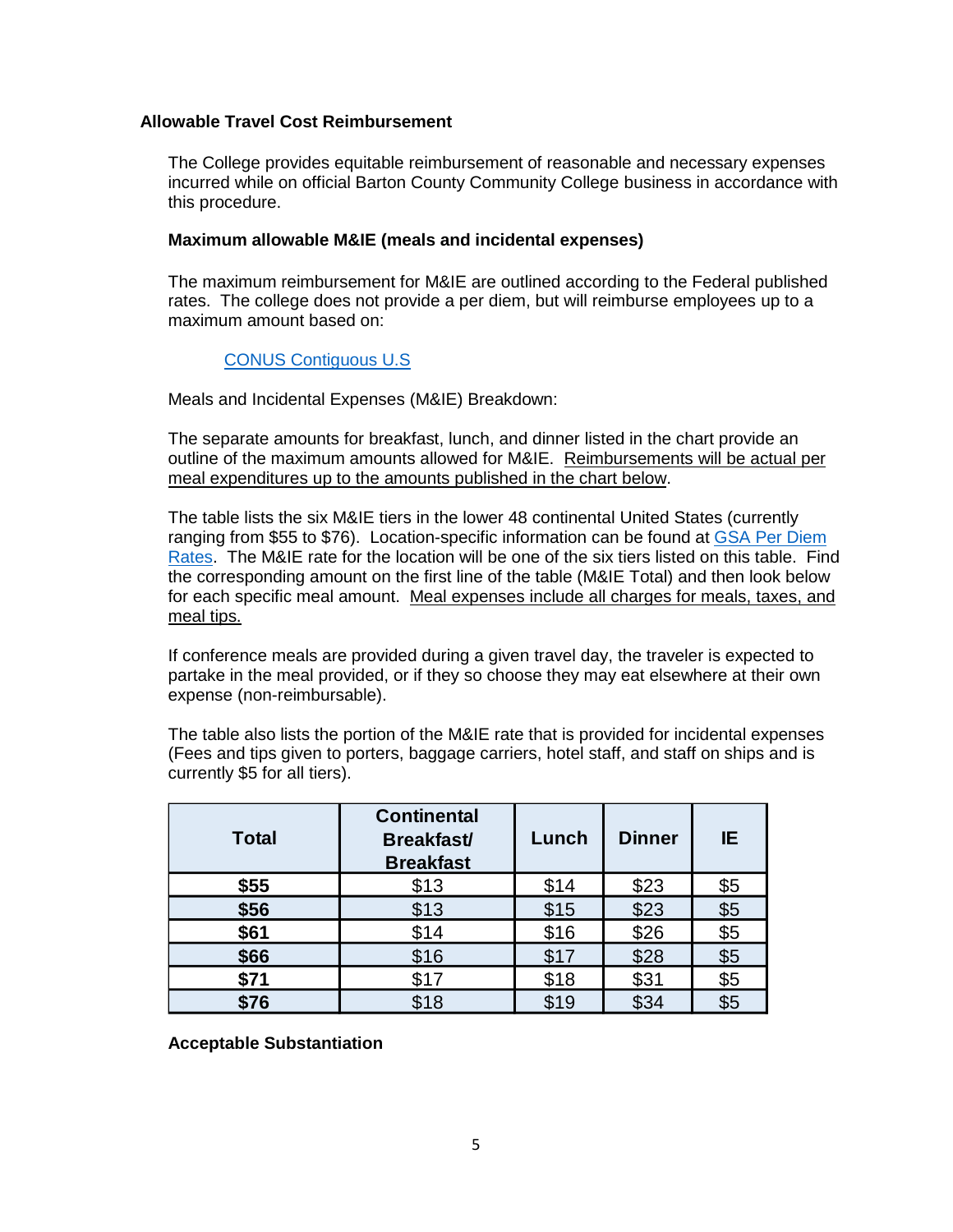An itemized receipt or substitute documentation must support each purchase. Monthly credit card statements alone are not acceptable as backup documentation. The College accepts the following documentation; in order of preference:

- An original receipt or invoice from the vendor including:
	- o Vendor name
	- o Transaction amount
	- o Date
	- o Itemized description of the item(s) purchased
- For meals, include the names of individuals at the meal and the business purpose or reason for the meal
- Copies or facsimiles or the original receipt or invoice

The College reserves the right to reject expenses not documented by a receipt.

### **Meal Reimbursement**

Meals will only be reimbursed by the College if:

The individual is traveling away from home on college business, and the period away from home requires an overnight stay. OR

The individual incurs the meal expense during the active conduct of business with someone other than College employees, and there is a clear business reason for incurring the expense. Itemized receipts should include a description of the business purposes and guest names/titles of guests.

The following items are not reimbursable:

- Alcoholic beverages
- Beverages, snack items, and desserts not purchased with or as a meal.
- Program or department meals associated with a staff meeting
- Tips in excess of 20%
- Meals incurred within the same city as the employee's domicile or within 30 miles of the official workplace (unless meal expense is associated with a business meeting with someone other than College employees, and there is a clear business reason for incurring the expense). Itemized receipts must include a description of the business reason and names/titles of guests.

Meal Definition (times)

- Meals cannot be combined for reimbursement (example Breakfast/lunch).
- Eligible meal reimbursements will be paid by the timestamp on the receipt in accordance with the following schedule:
	- $\circ$  Breakfast Midnight to 10:30 a.m.
	- $\circ$  Lunch 10:31 a.m. to 3:00p.m.
	- $\circ$  Dinner 3:01 p.m. to 11:59 p.m.

Grant-funded Employees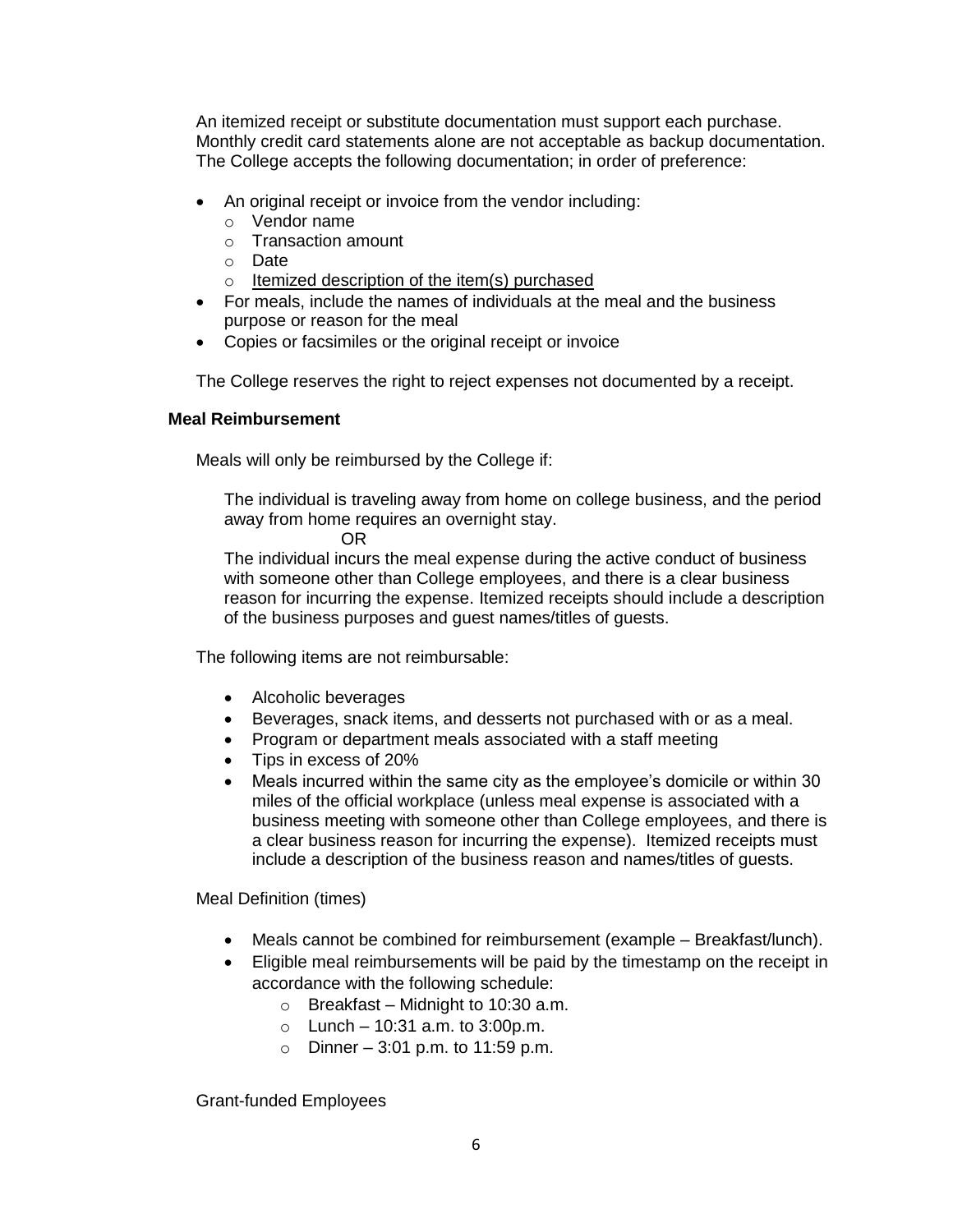Copies of all receipts and travel reimbursement form must be maintained in the grant files.

#### **Personal Vehicle Cost Reimbursement**

Mileage is not reimbursable if a College credit card is used to purchase fuel for the personal vehicle.

#### Adjunct Faculty

In some cases, Adjunct Faculty may be reimbursed for mileage that is in excess of 20 miles from their place of non-college work or home. (Whichever is the point of embarkation to the primary teaching site, as determined by the immediate supervisor.) The supervisor shall determine the reimbursable mileage during hiring or assignment and note the amount on the employment agreement. The Supervisor must ensure the Adjunct Faculty member has an approved MVR on file prior to reimbursement. Adjunct Faculty shall submit reimbursement forms within two weeks of the last class session.

#### Other Employees

Employees who are authorized to utilize personal vehicles for approved travel will be reimbursed for mileage when the required travel is from their primary work site to another location(s). The mileage rate for approved College travel using personal vehicles is .41 cents per mile using the most direct route. This reimbursement covers all fuel, maintenance, insurance, transportation, and operating costs.

### Grant-funded Employees

Grant-funded employees requesting mileage reimbursement shall complete the *Travel [Reimbursement](https://docs.bartonccc.edu/procedures/forms/TRAVEL_REIMBURSEMENT_FORM.xlsx) Form* and submit the form, itemized receipts, and a requisition to the Business Office. Copies of the documents must also be maintained in the grant files.

#### **Other Travel and Expense Reimbursement**

Other approved travel and expenses may be reimbursed at actual cost upon proper submission of a *[Travel Reimbursement Form](https://docs.bartonccc.edu/procedures/forms/TRAVEL_REIMBURSEMENT_FORM.xlsx)*, itemized receipts, and a requisition to the Business Office within 5 days of returning from the trip.

### **Other Reimbursable Costs**

1. Air and rail transportation: Transportation via common carrier shall be at the rate of the actual cost of economy fares and supported by appropriate receipts. A valid receipt must show the transportation provider's name, the date(s) of service, the total cost of service plus taxes and fees, the date, amount, and method of payment. These fares may be charged directly to the College by submitting a requisition. If expenses exceed the budget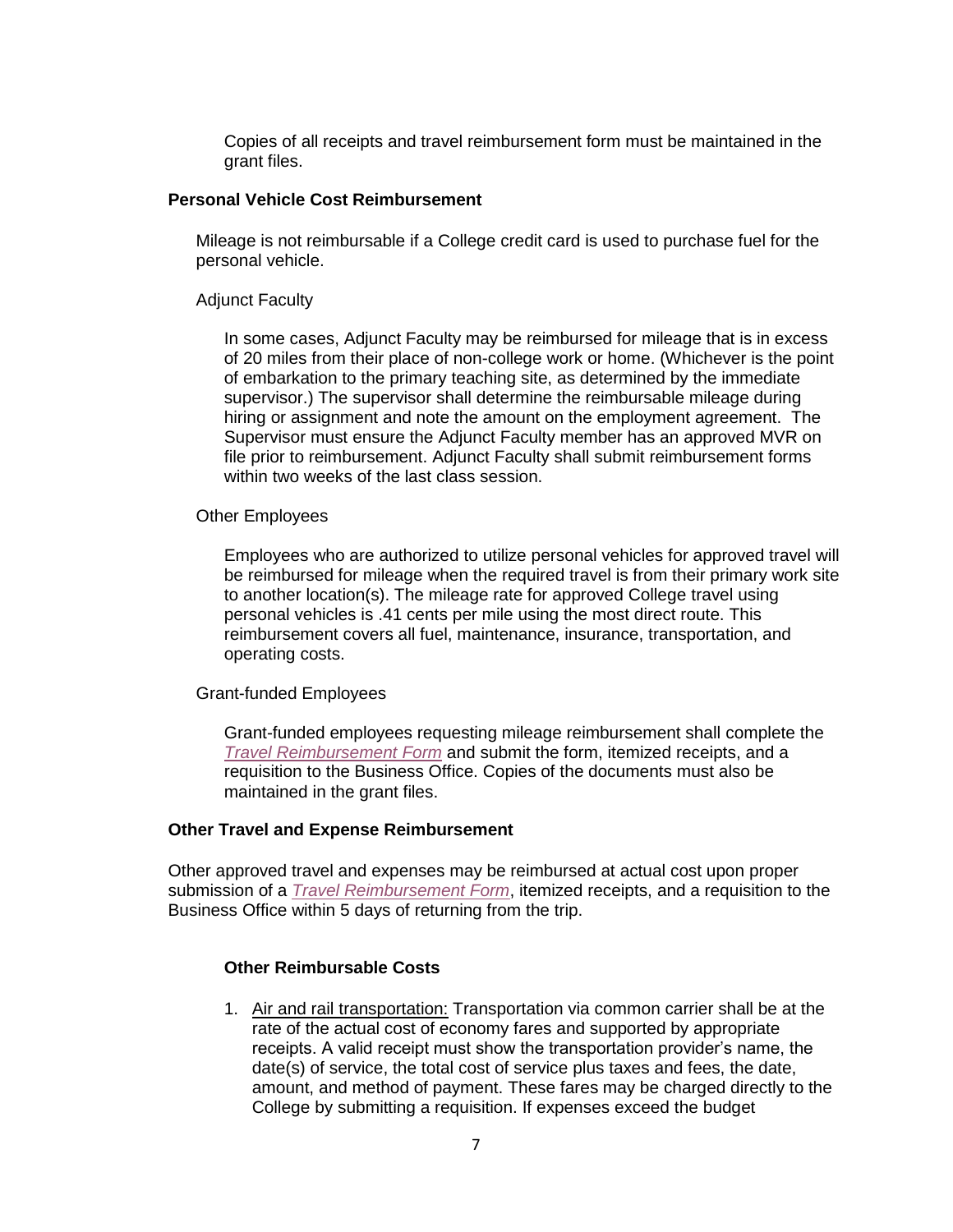allocations, the Vice President of Administration or the appropriate administrator shall pro-rate the allocation according to the best interests of the College.

2. Auto rental: Auto rentals are permissible with prior supervisor approval and must be justified by economic or business purposes. A valid receipt must show the rental car agency name, specific dates of service, itemized unit costs, any additional charges (e.g., airport concession fees, taxes), and the total amount paid.

College insurance programs are in place to protect members of the Board, employees, and students of the College while conducting College business or participating in College activities. The protection afforded by these programs extends to exposures arising from authorized and approved travel. Therefore, the traveler should decline insurance coverage provided by the rental agency.

- 3. Baggage fees: Checked baggage fees to and from the flight destination are reimbursable expenses; excess baggage or lost baggage fees are not reimbursable expenses.
- 4. Fuel: The College issues fuel credit cards with all fleet vehicles. Travelers using a personal vehicle on College business are eligible to receive a mileage reimbursement upon the submission of a [Travel Reimbursement Form,](https://docs.bartonccc.edu/procedures/forms/TRAVEL_REIMBURSEMENT_FORM.xlsx) itemized receipts, and a requisition submitted to the Business office.
- 5. Lodging: Lodging costs when attending a conference, convention or other formal meeting and staying at a designated hotel or a lower priced hotel within proximity are reimbursable. A valid receipt must show the lodging facility name, specific dates of lodging, the unit price, any additional charges (e.g. hotel taxes, city taxes), and the total amount paid.
- 6. Registration and conference fees: Registration fees for a meeting or conference at which attendance has been approved should be billed directly to a departmental or sponsored project source of funds through the College's payment system.
- 7. Taxi: Taxi, shuttle, or limousine (when traveling with large groups) costs are permissible for transportation between the hotel and airport or hotel and conference site. Include receipts with reimbursement documentation.
- 8. Telephone and other communication charges: The College will pay charges for local and long-distance calls made outside a College office for the purpose of conducting business. The Internal Revenue Service requires documentation of the business purpose for all reimbursed phone calls.

Long distance calls to the College should be made using the toll free numbers:

• Fort Leavenworth Campus 1-855-509-3374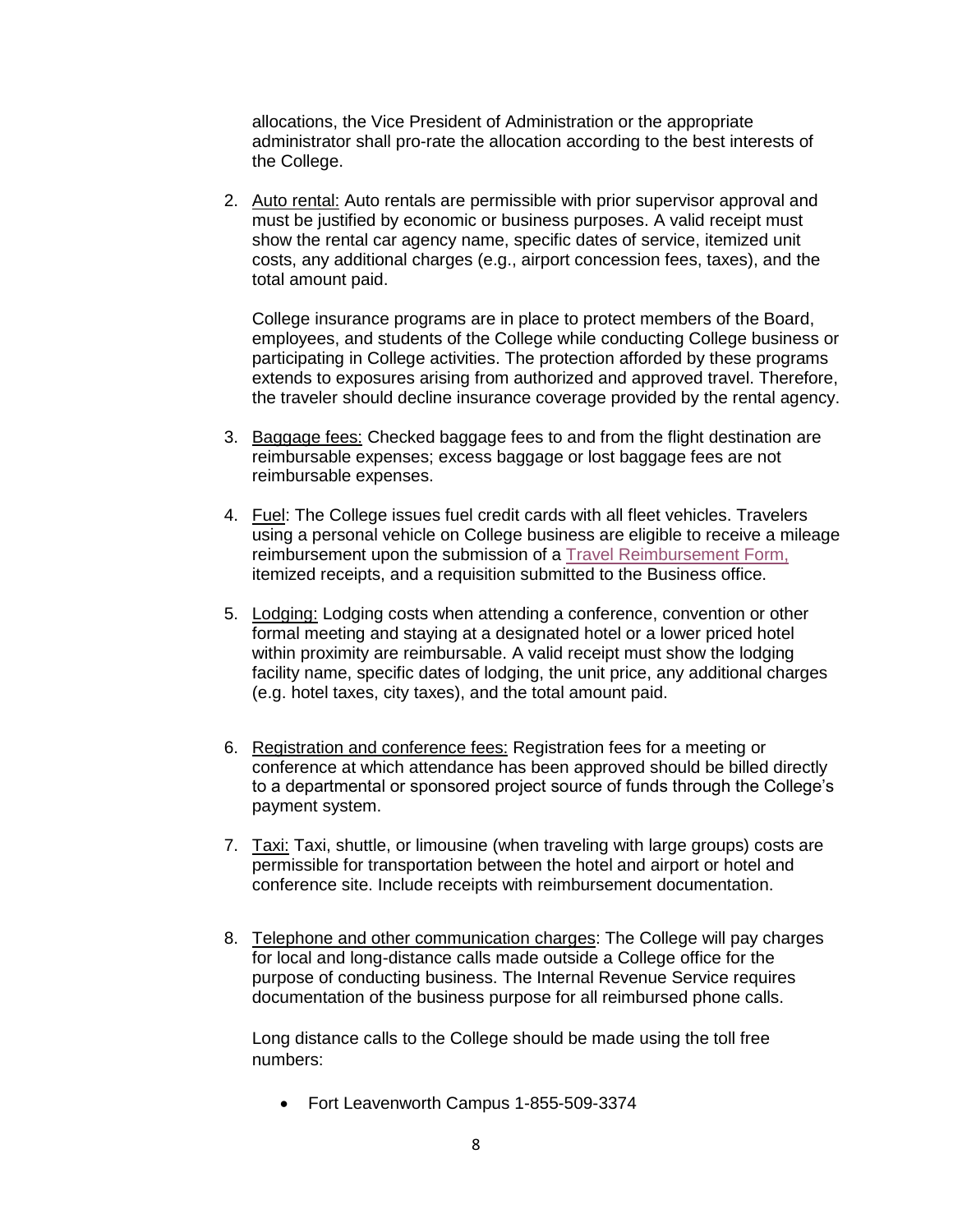- Fort Riley Campus 1-877-620-6606
- Great Bend Campus 1-800-748-7594

Business related telephone calls, faxes, or internet connections required during travel shall be reimbursed only on the basis of an itemized bill showing the date, amount, and purpose of the call. Personal calls are not reimbursable.

Employees are encouraged to use a College-owned MiFi or hotspot available through the employees department and/or Information Technology. If one is not available, wireless charges may be permissible with prior supervisor approval. Include receipts with reimbursement documentation.

- 9. Tips: Tips are included in the maximum M&IE reimbursement. Travelers should not tip more than 20% of the bill.
- 10. Tolls and parking fees: Necessary charges for parking and tolls are allowable with a valid receipt.
- 11. Other: Consult supervisor regarding specific costs not listed here.

# **Non-Reimbursable Travel Costs**

Expenses submitted for reimbursement should be reasonable, necessary, and business-related. The following list of non-allowable expenses is not intended to be all-inclusive:

- Airfares, first class
- Airline or other trip insurance (including automobile rental)
- Airline upgrades
- Alcoholic beverages
- Books, magazines, newspapers for personal use
- Childcare
- Credit card delinguency charges
- Damages or expenses incurred beyond the cost of lodging.
- Expenses not related to College business
- Mini bar purchases
- Personal entertainment and other personal expenses
- Repairs to personal vehicles used for College travel
- Theft, loss, or damage to any personal effects or luggage
- Tobacco products
- Traffic and parking fines
- Valet Parking (unless this is the only option and documentation of such is provided)

Traffic and parking fines: When traveling for the College, it is the expectation that the employee and any passenger will follow all applicable state laws. The employee is responsible for any violation (ticket) issued to the employee while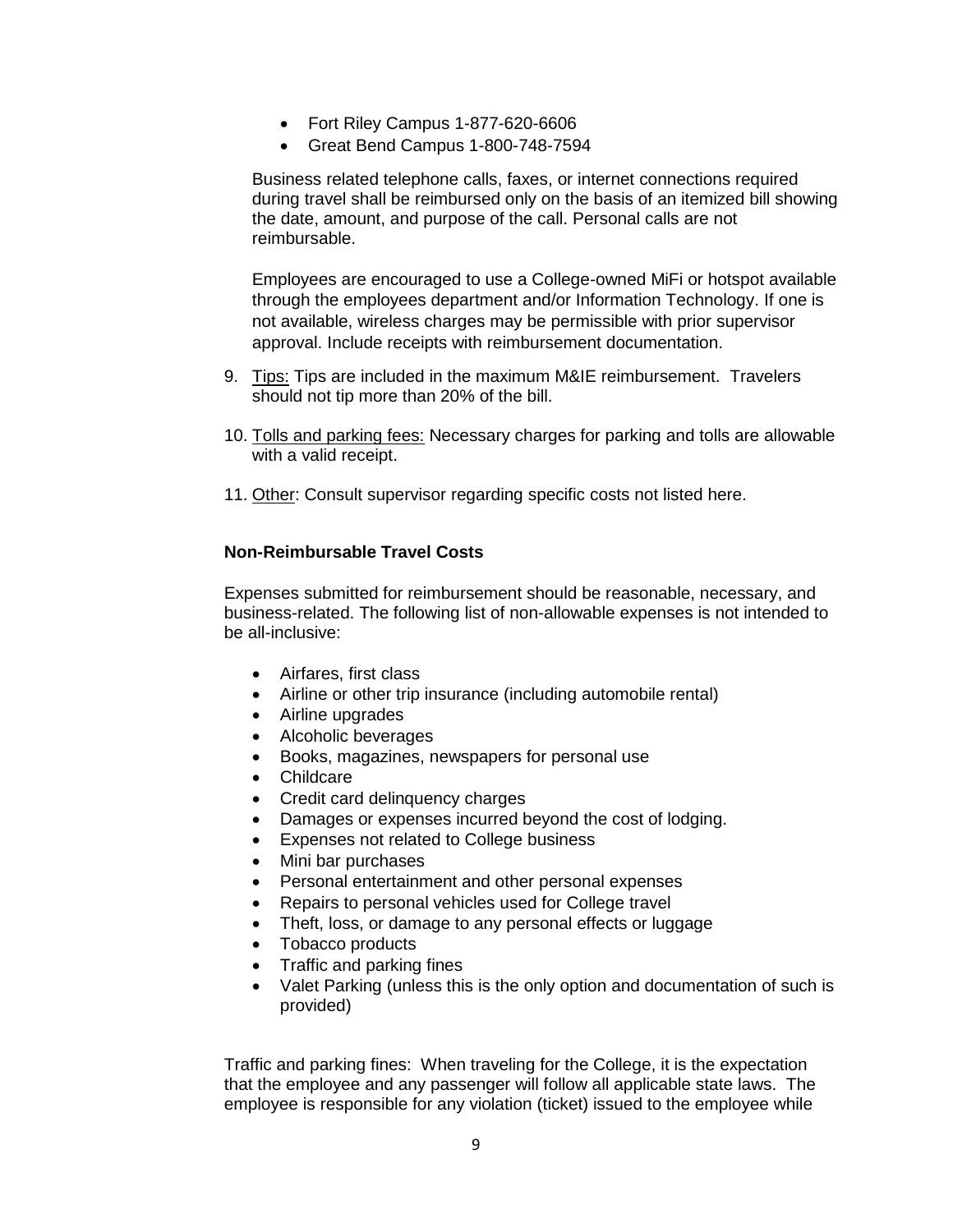traveling on College business. In the event that the College receives the ticket, the employee will have 14 days to pay the ticket and provide proof of payment to the Vice President of Administration. If proof of payment is not provided within 14 days, the College will pay the ticket and apply the amount owed to the employee's Barton account  $+33%$  of the amount owed for collection. If not paid within 6 months, Barton will turn the account over for Collection.

## **Spouse or Other Dependent Expenses**

Costs for travel, lodging, meal, or other travel expenses for spouses or other dependents are not reimbursable and are the personal responsibility of the employee traveler.

In order to protect its tax-exempt status, the College cannot reimburse travelers for any expenses associated with people accompanying travelers who do not meet both of the following conditions listed below:

The person accompanying the traveler is an employee of Barton Community College:

*and*

The person accompanying the traveler has a bona fide business purpose for official travel.

In situations of overnight travel, individuals are expected to share a room only with members of the same gender (family members excluded).

See also, Procedure 2476 – [Presence of Children, Other Family Members,](http://docs.bartonccc.edu/procedures/2476-childrenworkplace.pdf) or Friends [in the Workplace.](http://docs.bartonccc.edu/procedures/2476-childrenworkplace.pdf)

# **Charter Services and College Bus/Van Travel**

Upon prior supervisor approval, a group sponsor may request a Charter or College Bus service if there are 20 or more travelers.

A charter or College bus request must include an itinerary, including a list of travelers and prior lodging arrangements (private room) for the driver.

The group sponsor must travel in the chartered bus or an accompanying College vehicle. If multiple vehicles are used, they must remain in sight of each other. The sponsor is responsible for the actions of the group throughout the trip. The maximum hours an individual may drive a College van or bus is:

- no more than 10 hours following eight consecutive hours off duty; or
- for any period after having been on duty 15 hours (of which no more than 10 hours can be driving time) following eight consecutive hours off duty.

# **Travel Exemptions:**